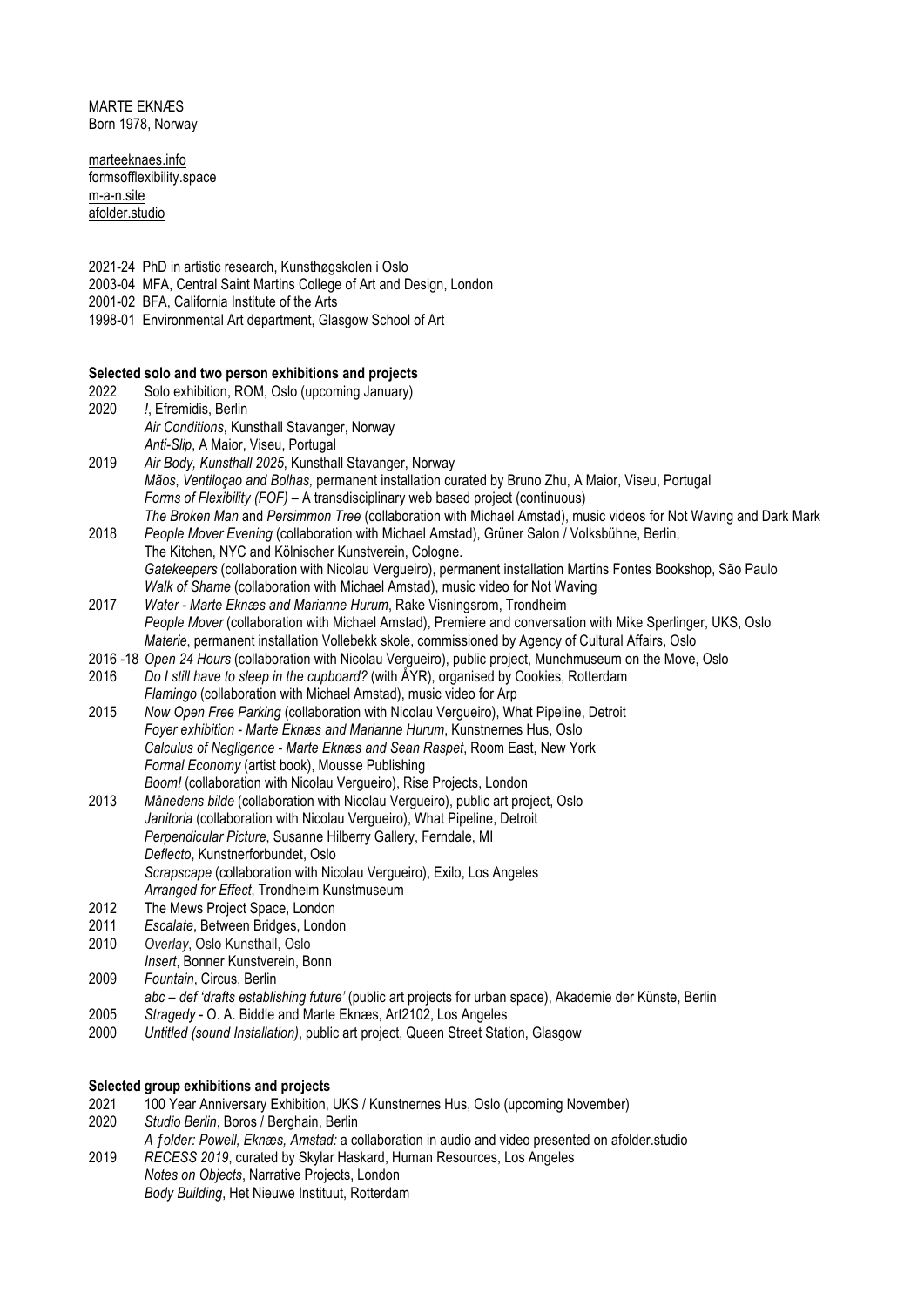2018 *Cut Up*, curated by Nikola Dietrich, Kölnischer Kunstverein, Cologne *Wild Flowers (wildness is contextual!)* – Volume III curated by Carlos Noronha Feio, Art-O-Rama, Marseille *Wild Flowers (wildness is contextual!)* – Volume II (grow flowers!) curated by Carlos Noronha Feio, Galerie Iragui, Moscow 2017 Big Screen, COBO Art (collaboration with Michael Amstad), Detroit

- *The Egg and the Chicken*, workshop and performance, Teatro Oficina, São Paulo *Oslo Museum of Contemporary Art*, Kunsthall Oslo *Flint Water av Pope L*., What Pipeline, Detroit *Wild Flowers*, curated by Carlos Noronha Feio, Narrative Projects, London 2016 *Form Matters, Matters Form*, A Palazzo Gallery, Brescia, Italy
- *Sam Austen, Marte Eknæs and Andrew Mealor*, curated by Hana Noorali and Lynton Talbot, Laure Genillard, London 2015 *Cosmic Disturbance*, Schmidt & Handrup, Cologne
- Starship launch exhibition, Artists Space, New York UKS Minifestival, Oslo
- 2014 *Horizon Reboot*, Cell Project Space, London
- 2013 *Architecture Undigested*, curated by Jessica Silverman, Fused Projects, San Francisco *Reproduction: a giggle followed by contemplation*, What Pipeline, Detroit *Trouble Every Day*, curated by Dmitry Komis, Johannes Vogt Gallery, New York *Landscapes*, A Palazzo Gallery, Brescia, Italy
- 2012 *Dlectricity* exhibition of light and art, Detroit *Used Photocopier*, Hotel Gallery, London Nordic section, Armory Art Fair, New York
- 2011 Statoil Art Award, Kunstnernes Hus, Oslo A Palazzo Gallery at Galeria Suzy Shammah, Milan Norsk Skulpturbiennale, Oslo *Zwischen Formalismus und Freiheit*, Galerie Linn Lühn, Düsseldorf
	- *The Horizon Behind Us*, curated by Michele D'Aurizio, Kaleidoscope project space, Milan
- 2010 *The Berlin Box*, curated by Frederike Nymphius, Kunsthalle Centro Cultural Andratx, Mallorca
- 2009 *Favoured Nations*, Momentum 5th Nordic Biennial, curated by Lina Dzuverovic and Stina Högkvist, Moss, Norway
- 2008 *Building Paradise* (collaboration with Jen Liu), curated by Kyungmi Shin, 7+Fig Art Space, Los Angeles
- *This is the Gallery and the Gallery is Many Things* (collaboration with Monster Chetwynd), Eastside Projects, Birmingham The Norwegian Drawing Biennial, Kunstnernes Hus, Oslo
- 2007 *Inky Toy Affinitas*, Cerealart Project room, Philadelphia
- *Brennschluss*, Andreas Huber Gallery, Vienna
- 2006 *Minotaur Blood*, Fortescue Avenue, London
- 2005 *Modified Uniforms*, Blum & Poe project space, Los Angeles
- 2004 *Restless Looks*, Gallery Schaufenster, Oslo

## **Curatorial projects**

- 2019 *Power of Print: The Work and Life of Bea Feitler* (curated with Nicolau Vergueiro), Kölnischer Kunstverein
- 2017 *New Picture - The Work of Bea Feitler* (curated with Nicolau Vergueiro), UKS, Oslo
- *New Picture - The Work of Bea Feitler* (curated with Nicolau Vergueiro), Between Bridges, Berlin
- 2016 *No More Surprises - An exhibition about Content* (curated with Cookies), Udolpho, Berlin

### **Residencies**

- 2019 Kunsthall Stavanger, Norway<br>2016 Villa Lena, Toiano, Italy
- 2016 Villa Lena, Toiano, Italy<br>2012 INCA Residency, Detroit
- 2012 INCA Residency, Detroit<br>2010 Caribic Residency, Walki
- Caribic Residency, Walking Resident 24: Leipzig Dessau
- 2009 Office of Contemporary Art Norway residency, Berlin Mitte

### **Grants**

- 2020 Norske Billedkunstnere stipend
- 2019 Norske Billedkunstnere stipend
- 2018 Norske Billedkunstnere stipend
- 2017 Norske Billedkunstnere stipend
- 2016 Norske Billedkunstnere stipend
- 2013 Statens Kunstnerstipend, grant for emerging artists (3 years)
- 2010 Norske Billedkunstnere stipend
- 2009 Norske Billedkunstnere stipend
- 2008 Norske Billedkunstnere stipend
- 2007 Schive og Hustrus grant